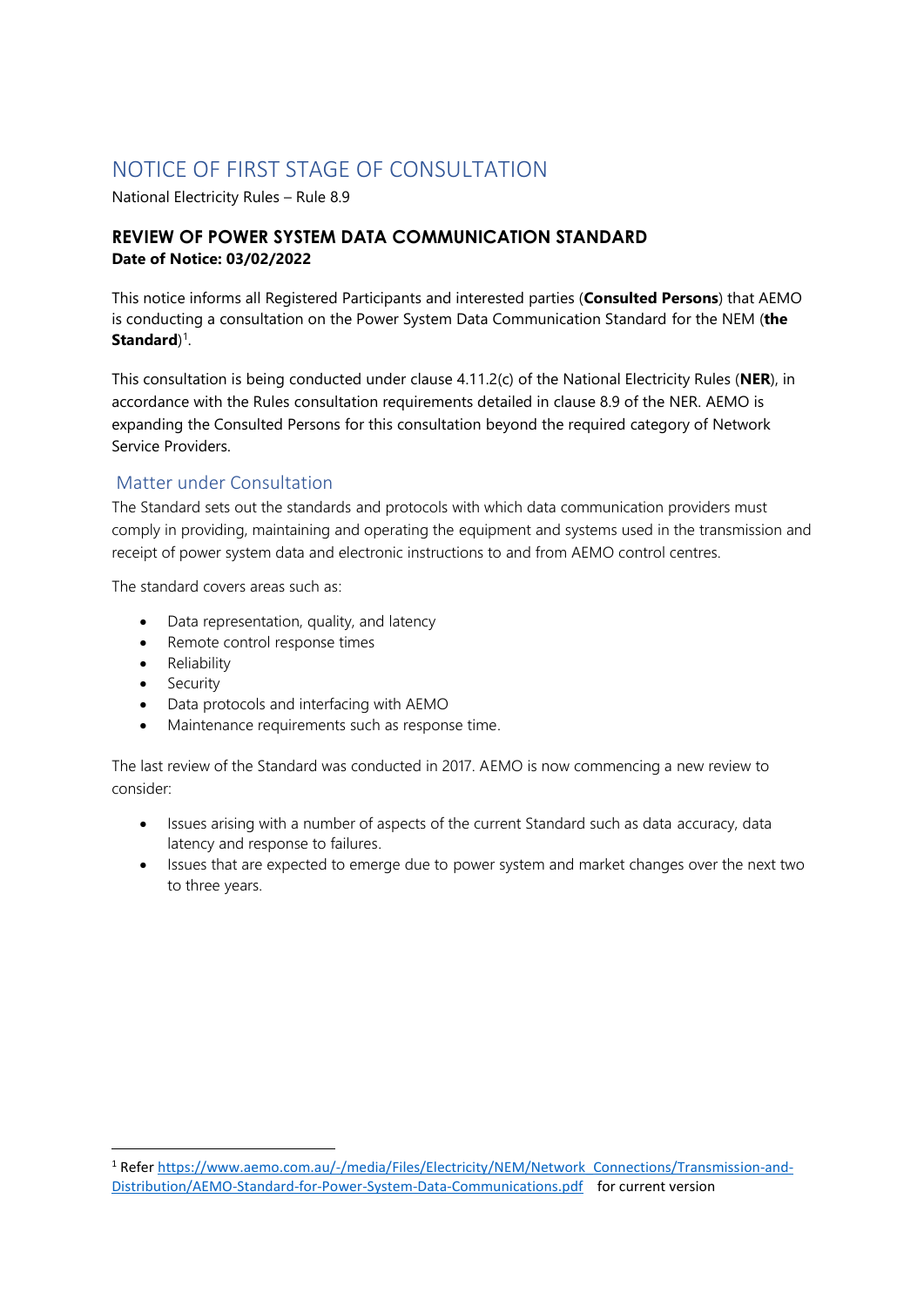# The Consultation Process

The consultation process is outlined below. Dates are indicative only and subject to change.

| <b>Deliverable</b>                                                             | <b>Indicative Date</b>   |
|--------------------------------------------------------------------------------|--------------------------|
| Issues Paper published. First consultation period opens                        | Thursday 3 February 2022 |
| Submissions close on Issues Paper                                              | Tuesday 15 March 2022    |
| Draft Report and draft Standard published. Second<br>consultation period opens | Tuesday 12 April 2022    |
| Submissions close on Draft Report and draft Standard                           | Thursday 19 May 2022     |
| Final Report and final version of Standard published                           | Thursday 9 June 2022     |

Depending on the complexity of issues and proposed changes, AEMO may need to conduct an additional round of consultation on the draft of the Standard, or extended consultation on selected issues.

#### Invitation to Make Submissions

AEMO invites written submissions on the matters under consultation, particularly regarding the questions posed in the Issues Paper, or any other relevant issues that you consider need to be addressed in this review of the Standard, consistent with the objectives of this consultation and the national electricity objective in section 7 of the National Electricity Law.

Please identify any parts of your submission that you wish to remain confidential and explain why. AEMO may still publish that information if it does not consider it to be confidential but will consult with you before doing so.

Please note that material identified as confidential may be given less weight in the decision-making process than material that is published.

#### Meetings

In your submission, you may request a meeting with AEMO to discuss the matter under consultation, stating why you consider a meeting is necessary or desirable.

If appropriate, meetings may be held jointly with other Consulted Persons. Subject to confidentiality restrictions, AEMO will generally make details of matters discussed at a meeting available to other Consulted Persons and may publish them.

#### Closing Date and Time

Submissions in response to this Notice of First Stage of Rules Consultation should be sent by email to **Data.Comms@AEMO.com.au**, to reach AEMO **by 5.00pm (AEDT) on 15 March 2022.** 

All submissions must be forwarded in electronic format (both pdf and Word). Please send any queries about this consultation to the same email address.

Submissions received after the closing date and time will not be valid, and AEMO is not obliged to consider them. Any late submissions should explain the reason for lateness and the detriment to you if AEMO does not consider your submission.